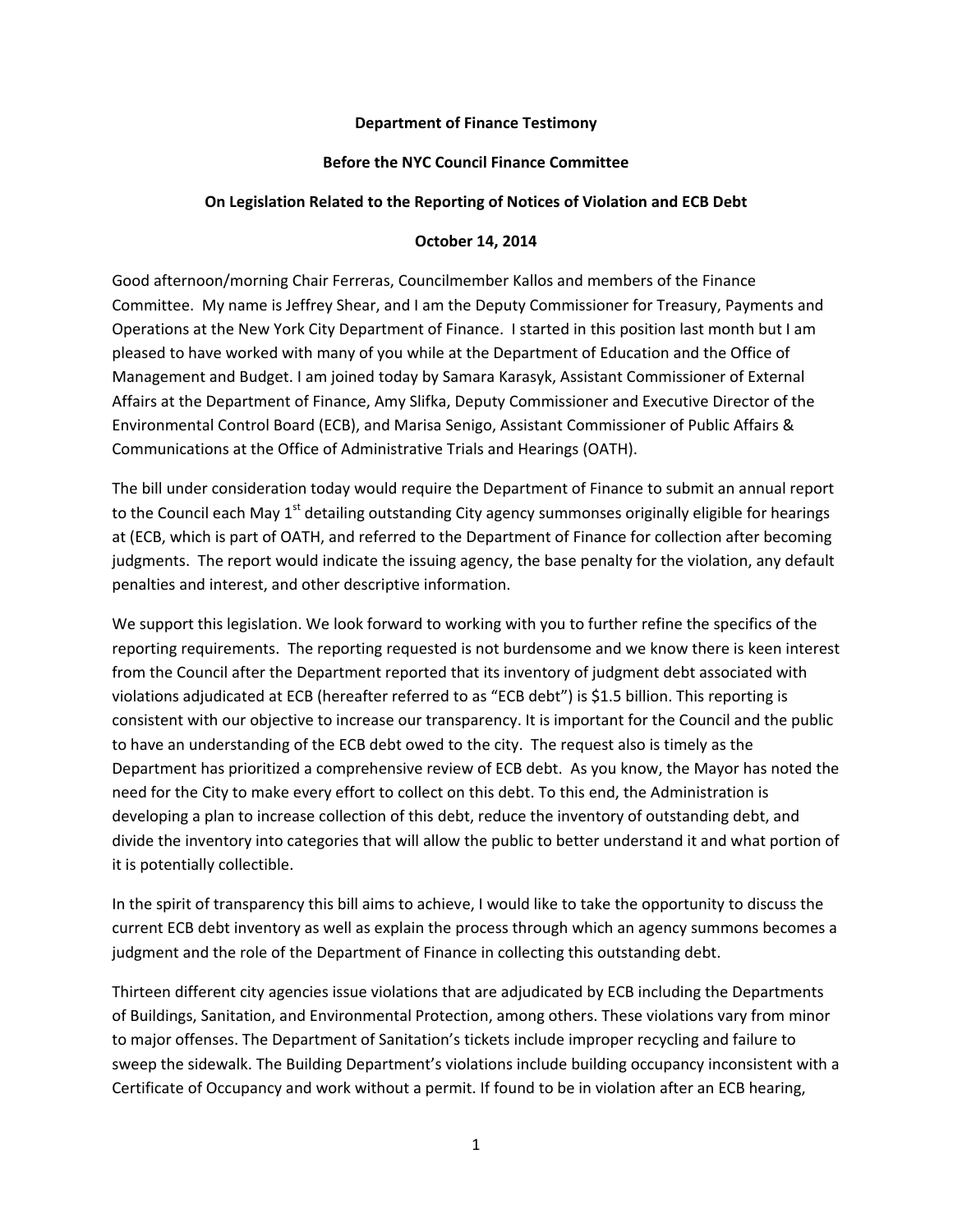these building code infractions result not only in a monetary fine but also a requirement to address the underlying condition such as applying for a revised Certificate of Occupancy or obtaining a required work permit. The City's enforcement agencies issue these violations, not to generate revenue, but to preserve the health, safety and order of our City. The ultimate goal is for the public to comply with the rules.

Of course, the fines associated with these infractions provide a disincentive to break these important rules. However, these summonses are intrinsically more difficult to collect than other fines and charges levied by the City. In issuing parking tickets, for example, it is easier to identify the responsible party because vehicle owners are responsible for violations even when they allow others to drive their cars and all vehicles must be registered with the State Department of Motor Vehicles. Therefore, we have the owner name and address associated with each license plate. Also, parking violations that become judgments can be readily enforced against the owner's vehicle through the City's booting program. Another example of charges that are easier to enforce are those related to real estate, which has straightforward ownership information. Thus, it is also easier to collect water and sewer charges. Under State and local law, unpaid real estate charges become a tax lien, which the owner must pay when seeking to sell the property and which the City can sell if the owner fails to do so. As a result, the City's property tax lien sale has become an effective tool in collecting delinquent real estate charges.

For summonses that are adjudicated by ECB, it is not always easy to identify the responsible party. For example, violations of littering may be totally unrelated to the owner of the property where the infraction was observed. Illegal trash or an abandoned car may be found at a vacant lot with no listed address. Even when responsible parties are properly identified and served, the fines are not enforceable against the property (they are judgments against an entity; not liens against the property) and a vehicle or other major asset can only be restrained or taken by the City if the summons has passed into judgment status and it can be proven that the asset belongs to the same party as the one who committed the infraction.

When a violation is issued, recipients are provided a date for an ECB hearing. In most cases, recipients may plead guilty and pay the fine, or participate in a hearing to contest the violation. In calendar 2013, more than 500,000 agency summonses eligible to be adjudicated by ECB were written. Thirty percent were paid or otherwise resolved prior to a hearing and 30% were contested. Of the contested cases, after a hearing at ECB, 43% were dismissed and 57% of cases were sustained. Recipients who do not pay the fine and neglect to participate in a hearing are considered to be in default. 40% of the violations issued in calendar 2013 fell into the default category. Because many of the defaulted violations had an additional penalty assessed for the default itself, we feel it is important to take a closer look at the penalty schedule for various violations. The default amounts vary by issuing agency and violation, and we want to make sure that default penalties accomplish the goal of encouraging respondents to pay or contest their summons, while not being so high as to deter people from taking action. We also are looking at whether there are ways to facilitate the scheduling of hearings for the public.

Currently, ECB judgments are referred to the Department of Finance after a default or after a contested hearing when it is determined that the respondent has some liability but fails to remit payment. Before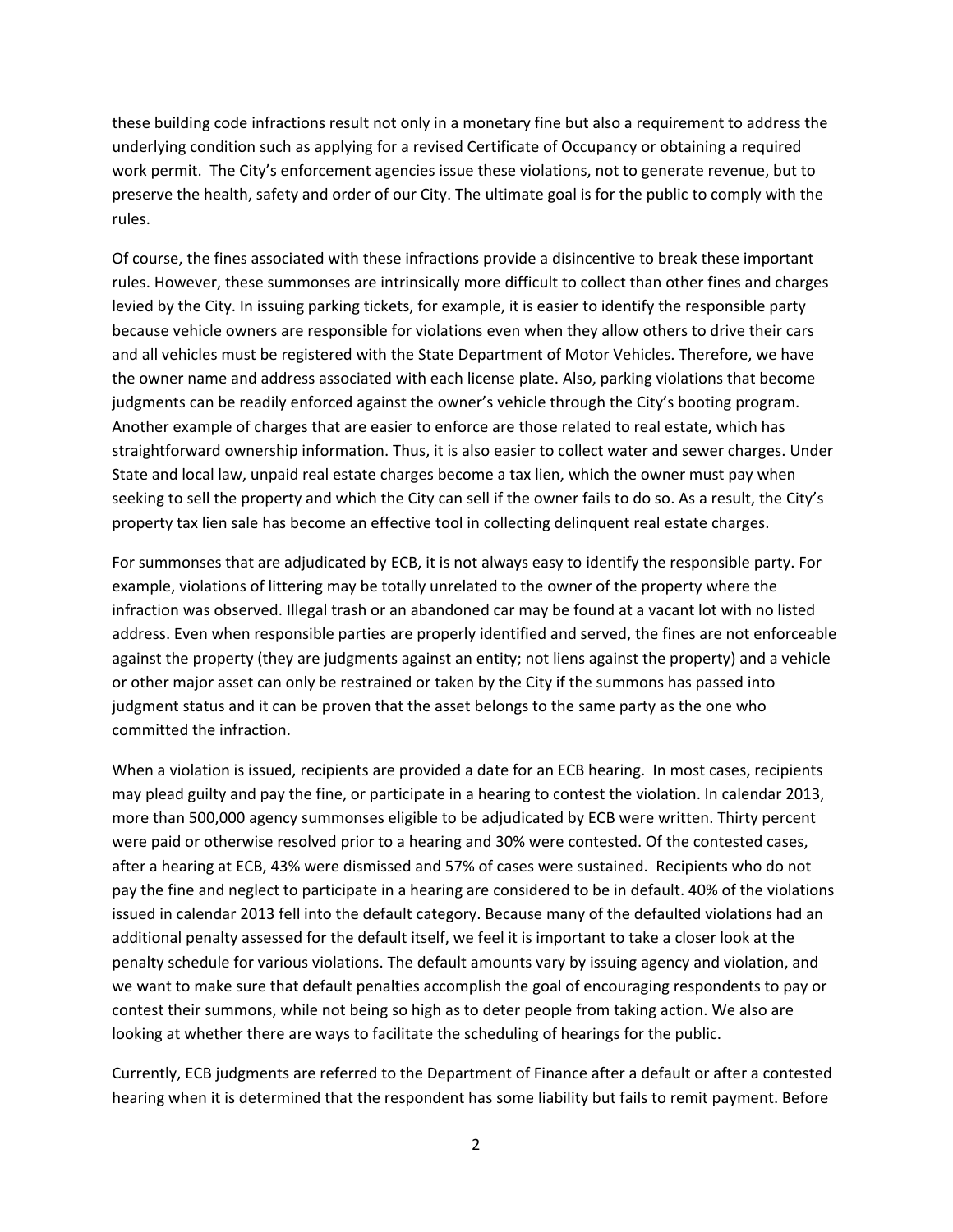the judgment is referred to Finance, ECB will send two notices (or three notices, if there was a default) to the respondent. If an outstanding amount still remains, the judgment is docketed in court for the amount due and the case is referred to DOF. Once the judgment is filed, interest begins to accrue at a rate of nine percent annually, which is set out in State law. Nine percent is a high rate of interest in the current economic climate. Were the interest rate to decrease in line with current interest rates, the Department expects the inventory of debt would naturally shrink over time. Currently, about \$370 million of the \$1.5 billion inventory consists of interest. Upon receiving the judgment, the Department of Finance sends its own collection letter to the respondent and assigns the case either to its own staff or to an outside collection agency. DOF faces a number of obstacles in trying to collect this debt. It can be difficult to track down and contact the debtor. Some respondents are improperly identified through handwritten summonses. While the use of handheld devices that automatically look up property ownership has increased in recent years, there are still over 100,000 agency summonses that are handwritten each year, which can lead to improper identification of the respondent. In some instances, ownership of a property has turned over since the summons was issued, making contact with the respondent challenging especially if the respondent has moved out of the City. As referenced earlier, some violations are issued against individuals who are not the owner of the property where the violation was observed.

DOF has also struggled with the sheer volume of cases. We did not begin to use outside collection agencies extensively for ECB debt until FY2012. Currently, we have about \$1 billion of the inventory assigned to outside collection agencies. However, much of the referred judgment debt was older than two years at the time of the referral, making collection difficult. While the collection agencies are required to contact debtors by mail and by phone, we are taking steps to ensure that all the judgment debt assigned is sufficiently worked. We are implementing a policy that all judgment debt must be worked by two collection agencies in sequential fashion. Judgments that have been assigned to one collection agency longer than a prescribed period will be recalled and assigned to a different agency. When our staff or our collection agencies contact a judgment debtor, we also face the challenge of asking payment from individuals and businesses who refuse to pay or who are unable to pay. Many summonses are written against "paper companies" listed as the owners of City properties. These companies do not have staff, income sources, or assets. For debtors with insufficient assets to pay, we have the ability to settle outstanding amounts by reducing or eliminating default penalties but only for summonses that have no public health or safety risk that must be addressed. Also, many of the respondents we contact ask us for a comprehensive bill of their pre and post judgment debt but that currently requires staff to use two different computer systems.

DOF collected \$41 million on judgment debt in FY14. As part of our comprehensive review of this matter, we are looking to segment our inventory. We plan to work the easiest debt most intensively, take enforcement action against debtors with identifiable assets, ensure that all debt is reviewed in some manner, and proactively identify cases pertaining to deceased, out of business, bankrupt, or unfound respondents as uncollectible so that the revenue potential from this judgment debt is not exaggerated.